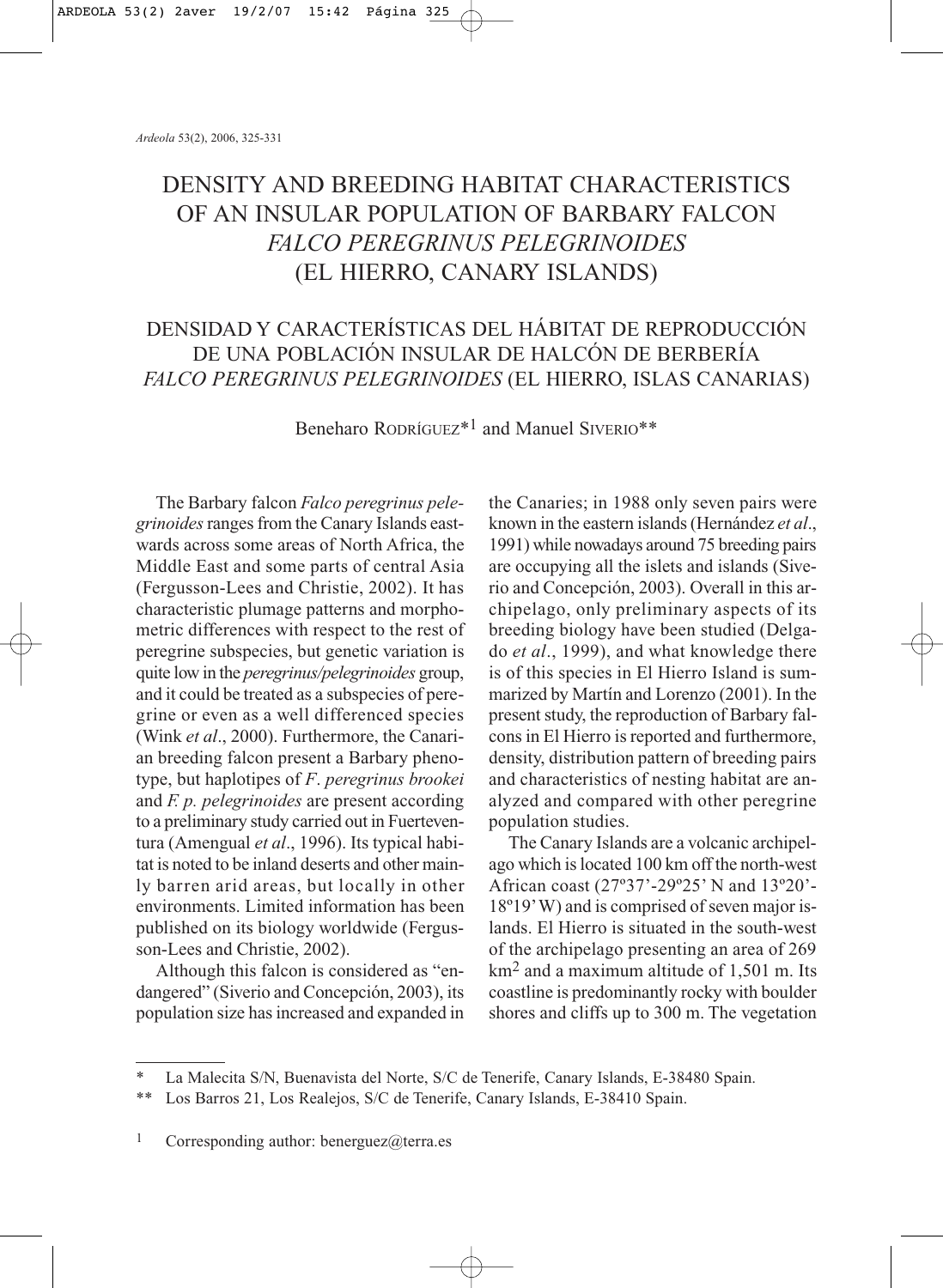and landscape are greatly influenced by the northeastern trade winds, altitude and orientation. Around 7,700 persons live on the island (Morales and Pérez, 2000), most of them employed in agriculture and fishing.

Fieldwork was conducted during the breeding seasons of 2003 and 2004 (March, June and July), in which a total of 17 intensive field days were carried out. Observation points and transects on foot, using binoculars and a telescope, were carried out by two observers to inspect all suitable cliffs on the island in search of established pairs. The presence of an established pair was assumed when adults were present and furthermore a nest site, or recent used perching sites in adequate cliffs, or territorial defense behavior, or fledgings were observed.

To determine the influence of cliff availability, percentage of forested land and dispersion of human population centres on density and distribution pattern of falcons in El Hierro, 5-km UTM (Universal Transverse Mercator) squares, occupied and unoccupied by falcon pairs, were compared. Depending on the data characteristics (normality and homocedasticity of the variances), a student *t*-test or a Mann-Whitney *U*test was employed. These variables were calculated by dividing the 5-km squares into 25 cells of 1 x 1 km, and recording the proportion of these with presence of cliffs (> 50 m height), forests and human settlements, only in terrestrial squares. The size of selected squares (5 x 5 km) allowed us to obtain a minimum sample size (dictated by the small surface area of the island) to perform these statistical analysis.

Habitat data were collected in each territory using the following parameters that were estimated from 1:25000 scale maps: cliff height, orientation, distance to the coast (DC), distance to the nearest falcon pair (DNFP), distance to the nearest paved road (DNPR), distance to the nearest inhabited village (DNIV), % land territory covered by forest (% Forest), % land covered by shrubs (% Shrubs), % land with other characteristics (% Others) and % sea surface (% Sea). The last three variables were measured

*Ardeola* 53(2), 2006, 325-331

in a 9 km2 circle in the central of which the nesting cliff was located (Gainzarain *et al*., 2000; Zuberogoitia *et al*., 2002; Del Arco *et al*., 2003).

A principal component analysis (PCA) was performed to order and to identify the contributions of the nine habitat variables so as to describe the Barbary falcon breeding sites in El Hierro. An orientation index (with higher scores for the sunniest and most sheltered orientations according to dominant northeastern trade winds: 1, NE; 2, N and E; 3, NW and SE; 4, W and S; 5, SW) was used to describe potential preferences, but due to the small sample size no statistical analysis was conducted. Statistical calculations were carried out using SPSS and PRIMER packages (Clarke and Gorley, 2001).

A total of nine territorial pairs were found, and successful reproduction was confirmed in eight of them during the present study. The global density resulting for the entire island was 1 pair/30 km2. The average DNFP was 5.23 km, ranged between 3.25 and 8.58. Pairs were distributed all around the island and only some forested areas and areas without cliffs were unoccupied. Although there were no significant differences, cliff availability was higher in 5-km squares with pairs than in the unoccupied ones, as opposed to the proportion of forested land and removal to human population centres (Table 1).

General features of habitat of Barbary falcon in El Hierro are summarized in Table 2. All eyries were placed in natural coastal cliff, except one situated 1.9 km inland. The mean score for the orientation index was 1.8, and the percentage of cliffs with sheltered and sunniest orientations was 55.5 %  $(n = 5)$ .

According to the PCA plot all territories were grouped, except territories 3, 5 and 9 (Fig. 1), with the first two principal components explaining 64 % of the variation (PC1 = 34.6 %; PC2  $= 29.4\%$ ; Table 3). The first axis separated breeding site 9 from the rest with two variables having high positive loadings (DNIV and % Sea) and the other two having high negative loadings (DC and % Others; Table 3). The second axis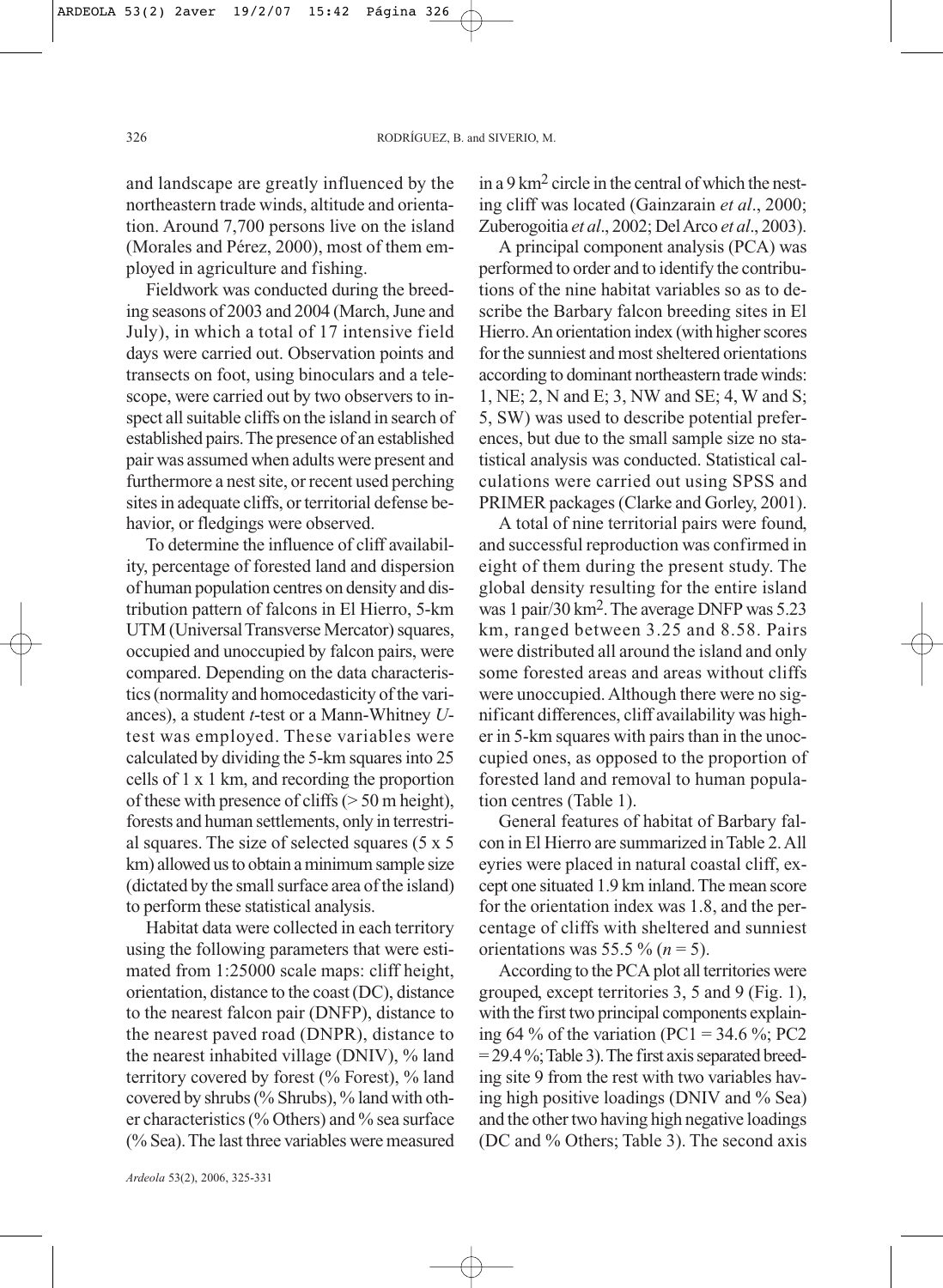### TABLE 1

Means  $(\pm SD)$  of three habitat variables in occupied and unoccupied squares UTM (5 x 5 km) by Barbary falcon *Falco peregrinus pelegrinoides* in El Hierro Island, and results of performed statistical tests. *[Medias (*<sup>±</sup> *DT) de tres variables del hábitat en las cuadrículas UTM (5 x 5 km) ocupadas y desocupadas por el halcón de Berbería* Falco peregrinus pelegrinoides *en la isla de El Hierro, y resultados de las pruebas estadísticas realizadas.]*

| <b>Variable</b><br><i><b>Nariable</b></i>                                                     | Occupied<br>squares<br><b>[Cuadrículas</b><br><i>ocupadas</i><br>$(n=9)$ | Unoccupied<br>squares<br><i>[Cuadrículas]</i><br>desocupadas]<br>$(n = 11)$ | t-test  | <b>U-test</b> | P     |
|-----------------------------------------------------------------------------------------------|--------------------------------------------------------------------------|-----------------------------------------------------------------------------|---------|---------------|-------|
| Cliff availability<br>[Disponibilidad de acantilados]                                         | $0.37 \pm 0.18$                                                          | $0.21 \pm 0.18$                                                             | 1.95    |               | 0.066 |
| Proportion of land covered by forest<br>[Proporción de territorio]<br>cubierto por bosque]    | $0.14 \pm 0.21$                                                          | $0.25 \pm 0.29$                                                             |         | 41.0          | 0.490 |
| Dispersion of human population centres $0.17 \pm 0.14$<br>[Dispersión de poblaciones humanas] |                                                                          | $0.26 \pm 0.23$                                                             | $-1.08$ |               | 0.295 |

## TABLE 2

Habitat characteristics of nesting Barbary falcon *Falco peregrinus pelegrinoides* in El Hierro Island; see explanation in the text (all in km except cliff height and distance to coast in m).

*[Características del hábitat de reproducción del halcón de Berbería* Falco peregrinus pelegrinoides *en la isla de El Hierro; ver explicación en el texto (todos los valores en km exceptuando la altura del acantilado y la distancia a la costa que son en m).]*

|                     | <b>Minimum distance to</b><br><i><b>Distancia mínima al</b></i> |                 |                                                               |                                              | % of territory covered by<br>[% de territorio cubierto por] |      |                                                    |              |      |
|---------------------|-----------------------------------------------------------------|-----------------|---------------------------------------------------------------|----------------------------------------------|-------------------------------------------------------------|------|----------------------------------------------------|--------------|------|
|                     | <b>Cliff</b><br>height<br><i>Altura</i><br><i>acantiladol</i>   | Coast<br> Costa | <b>Neighbour</b><br>pair<br><i>[Pareja]</i><br><i>vecinal</i> | <b>Paved</b><br>road<br>[Carretera [Poblado] | Inhabited Forest<br>village<br>asfaltadal habitadol         |      | <b>Shrubs</b><br>[Bosque] [Matorral] [Otros] [Mar] | <b>Other</b> | Sea  |
| Minimum<br>[Mínimo] | 50                                                              | 50              | 3.25                                                          | 0.08                                         | 0.53                                                        | 0.0  | 34.6                                               | 0.0          | 0.0  |
| Maximum<br>[Máximo] | 510                                                             | 1900            | 8.58                                                          | 2.25                                         | 6.08                                                        | 18.4 | 66.0                                               | 44.8         | 50.6 |
| Mean<br>[Media]     | 225                                                             | 361             | 5.23                                                          | 0.74                                         | 2.65                                                        | 3.3  | 49.6                                               | 12.2         | 31.9 |
| <b>SD</b><br> DT    | 153.8                                                           | 591.8           | 1.82                                                          | 0.65                                         | 2.14                                                        | 6.0  | 9.7                                                | 12.9         | 14.6 |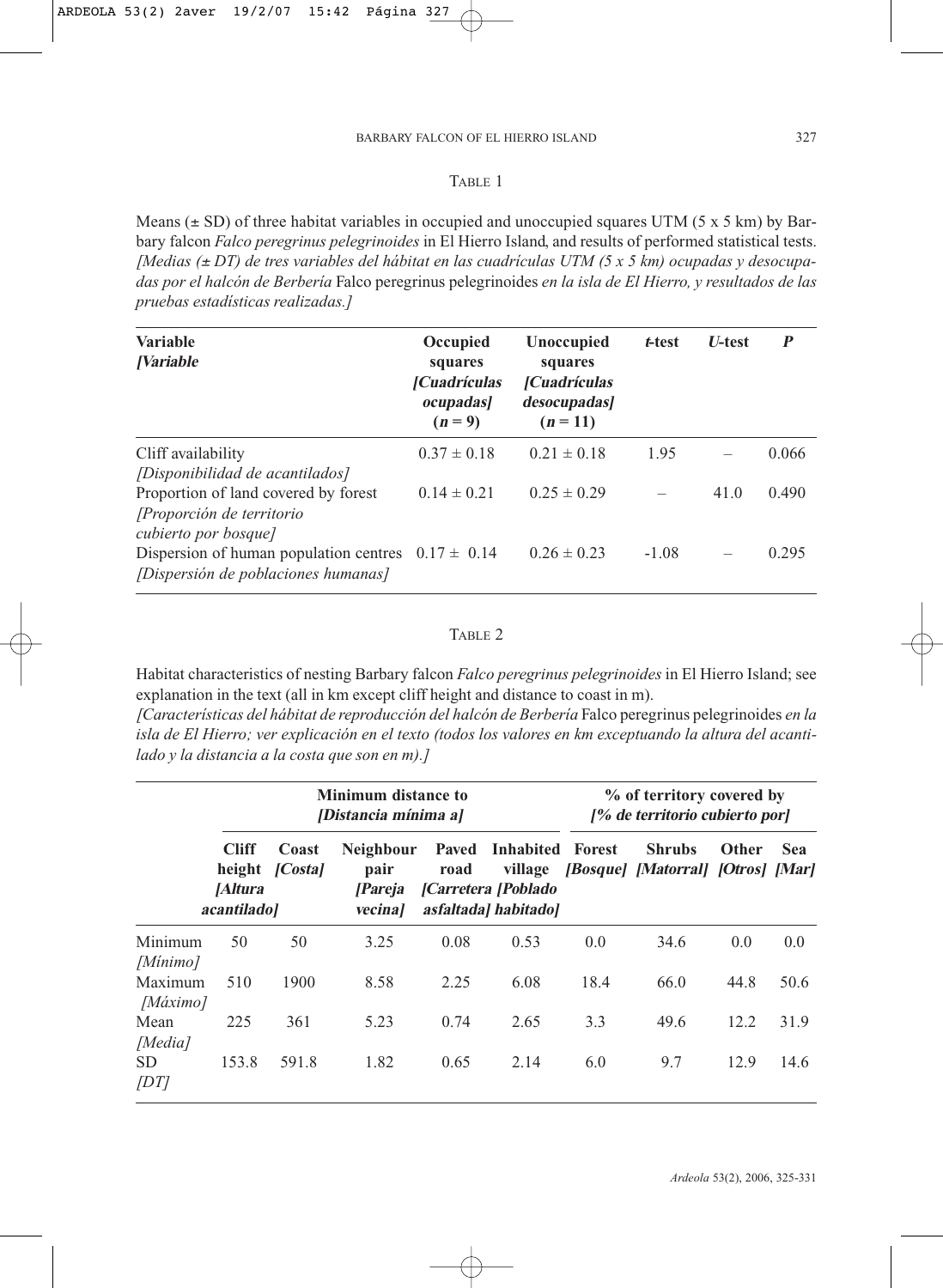

FIG. 1.—Plot of the location of nest sites of Barbary falcon *Falco peregrinus pelegrinoides* in El Hierro Island on the principal component axes.

*[Gráfico de localización de los sitios de nidificación del halcón de Berbería* Falco peregrinus pelegrinoides *en la isla de El Hierro en los ejes de componentes principales.]*

separated breeding site 3 and 5 from the rest being the variation along this axis the result of high positive loadings for % Forest and high negative loadings for DNPR, % Shrubs and DNIV (Table 3). The breeding sites separated in the PCA, numbered 3, 5 and 9, had high values of % Forest, % Shrubs and DC, respectively. General features of territories are their coastal proximity and situation in low forested areas.

Although it was suspected, no published data existed on the secure reproduction of Barbary falcon in El Hierro. The only information on this subject is the estimation of at least 2 - 3 pairs by Delgado *et al*. (1999), and the observation of an adult female with a juvenile just after the reproduction period (Martín and Lorenzo, 2001). It is important to note that may be many sectors of the island have only recently been well prospected (Martín and Lorenzo, 2001), but it is certain that many pairs have been established in recent years. Probably, the reason why some suitable breeding areas are unoccupied is that their population still continues increasing and those areas could be occupied in the future. It is

*Ardeola* 53(2), 2006, 325-331

known that Barbary falcon population has increased its numbers in the Canaries during the last decade (Delgado *et al*., 1999; Martín and Lorenzo, 2001; Siverio and Concepción, 2003). The current value of density in El Hierro is similar to the healthiest populations of peregrine worldwide (Ratcliffe, 1962; Olsen and Olsen, 1988; Pepler *et al*., 1991; Carlier, 1993; Ratcliffe, 1993; Norris, 1995; Gainzarain *et al*., 2000; Zuberogoitia *et al*., 2002).

Overall peregrine falcons prefer areas with large cliff availability, no forested and far away from human population centres, being density and distribution closely related with cliff availability (Donázar *et al*., 1989; Jenkins, 1994, Gainzarain *et al*., 2002), and it is also said that Barbary falcon use basically semidesert environments (Fergusson-Lees and Christie, 2002). This could be related with its hunting tactics or because villages are usually on flat terrain, where no suitable rock faces are present (Ratcliffe, 1993; Zuberogoitia *et al*., 2002). Accordingly, on average, almost 50 % of Barbary falcon territories in El Hierro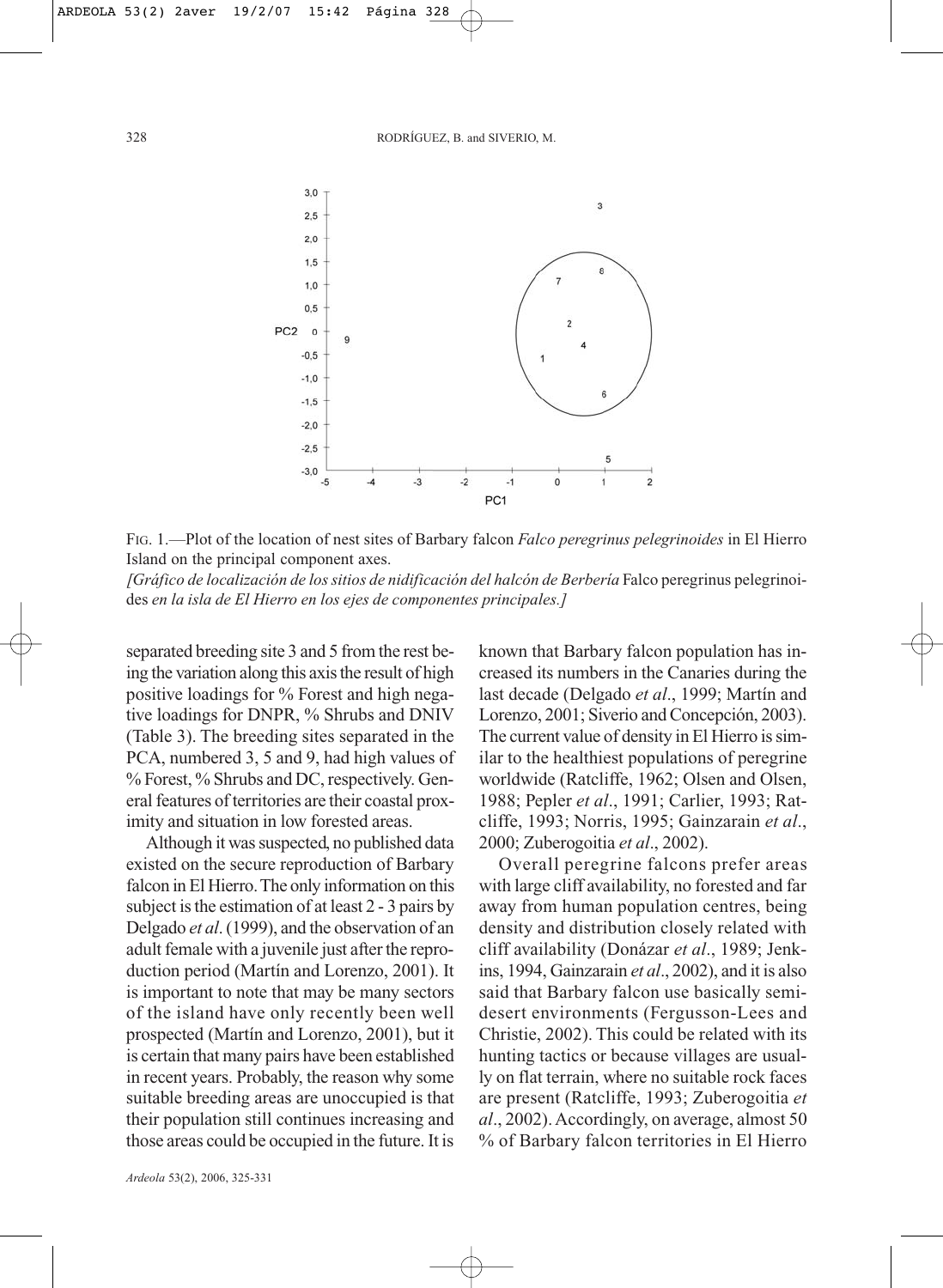#### TABLE 3

Principal components analysis of the correlation matrix among habitat variables of Barbary falcon *Falco peregrinus pelegrinoides* in El Hierro Island (in bold variables that were significant to each PC, \* = *P <* 0.05 and  $** = P < 0.01$ .

*[Análisis de componentes principales de la matriz de correlación entre las variables del hábitat del halcón de Berbería* Falco peregrinus pelegrinoides *en la isla de El Hierro (en negrita las variables significativas para cada componente principal,*  $* = P < 0.05$   $y$   $** P < 0.01$ *).]* 

| <b>Habitat variables</b><br><i><b>[Variables del hábitat]</b></i>    | <b>Factor loadings</b><br>[Factores de carga] |            |  |
|----------------------------------------------------------------------|-----------------------------------------------|------------|--|
|                                                                      | PC <sub>1</sub>                               | PC2        |  |
| Cliff height [Altura del acantilado]                                 | 0.040                                         | 0.187      |  |
| Distance to coast <i>[Distancia a la costa]</i>                      | $-0.558**$                                    | 0.022      |  |
| Distance to neighbor pair <i>[Distancia a la pareja vecina]</i>      | 0.127                                         | $-0.149$   |  |
| Distance to paved road [Distancia a la carretera asfaltada]          | 0.078                                         | $-0.518**$ |  |
| Distance to inhabited village <i>[Distancia a poblado habitado]</i>  | 0.289                                         | $-0.370$   |  |
| % of land covered by forest [% de territorio cubierto por bosque]    | 0.144                                         | $0.462*$   |  |
| % of land covered by shrubs /% de territorio cubierto por matorrales | $-0.077$                                      | $-0.539**$ |  |
| % of land covered by others /% de territorio cubierto por otros]     | $-0.550**$                                    | 0.047      |  |
| $\%$ of sea [% de mar]                                               | $0.503**$                                     | 0.177      |  |
| Eigenvalue [Autovalor]                                               | 3.11                                          | 2.65       |  |
| Total explained variation [Variación total explicada]                | 34.6                                          | 29.4       |  |

were covered by shrubs, while forest covered only around 3 % (Table 2).

Heights of cliffs used by peregrines varied according to its availability, and sometimes they can breed on the ground, but clearly select the higher and more dominant cliffs respect to the surrounding area (Mearns and Newton, 1988; Pepler *et al*., 1991; Ratcliffe, 1993; Gainzarain *et al*., 2000). In the Canaries, Barbary falcons usually nest in high cliffs, but in the eastern islands, where large cliff availability is less than western islands, some pairs also breed on small and accessible hills in wide lava fields (*pers. obs.*), probably because of the growing density of the species.

Although cliff orientation of occupied sites in El Hierro have an average score of 1.8 on the orientation index, geological characteristics of these (high nest site availability and different face orientations) could allow falcons to select more sheltered location for nesting. Peregrines actively select sheltered and insulated cliff-nest orientations in cold-wet climates and the opposite in warm climates (Olsen and Olsen, 1989b; Norris, 1995; Gainzarain *et al*., 2000; Jenkins, 2000) and it could be positively related with breeding success (Mearns and Newton, 1988; Olsen and Olsen, 1989a).

In the Canaries, and particularly in El Hierro, the majority of breeding territories are situated at coastal areas and falcons usually hunt over sea (Martín and Lorenzo, 2001; *pers. obs.*), but is probably related with the high availability of suitable coastal cliffs. It is said that peregrines usually breed and hunt near or over water (e.g., Beebe, 1960; Bijlsma, 1990; Pepler *et al*., 1991; Carlier, 1993; Monteagudo and García, 1995). However, in continental regions, the typical of Barbary falcon habitat is that of inland deserts and other mainly arid barren areas where no water is present, and they hunt in semi-desert environments (Fergusson-Lees and Christie, 2002).

Some territories in El Hierro were less than one km from a human population centre or just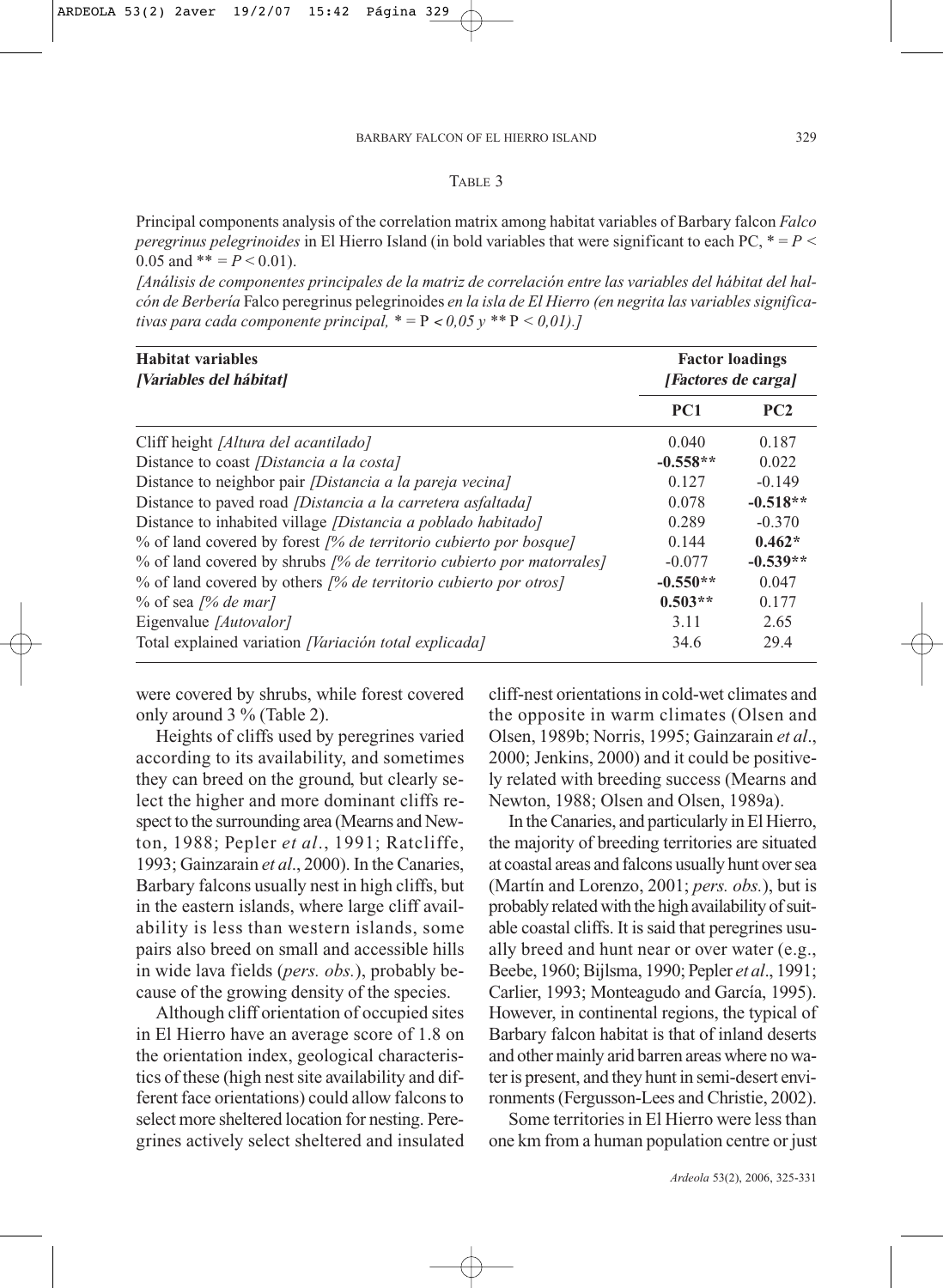overlooking a paved road. Only small villages and a little road traffic are present on this island. In studied populations in Spain, peregrines could select areas with low density of paved roads (Gil-Sánchez, 1999; Gainzarain *et al*., 2000). However, it is well known that elsewhere, urban areas are also used by peregrines as breeding, hunting or wintering sites, and a lot of man made structures, like bridges, buildings, electric pylons and quarries are utilized as hunting perches or nesting sites (Ratcliffe, 1993). Some wintering and breeding Barbary falcons use buildings or electric pylons to breed or hunt (Brouwer and Mullié, 2000; Fergusson-Lees and Christie, 2002). In Tenerife, Barbary falcon usually hunts over towns and villages, occasionally using electric pylons as perches (*pers. obs.*).

In summary, breeding density and habitat attributes of Barbary falcons in El Hierro are agreed with the exposed in many peregrine populations. Population size is the higher never estimated to this island and maybe it continues increasing the next years. Since all territories, except one, are located in natural protected zones and any significant negative factor has been detected, no special conservation measures need to be taken shortly for its conservation.

RESUMEN.—*En el presente trabajo se confirma la nidificación de nueve parejas de halcón de Berbería* Falco peregrinus pelegrinoides *en la isla de El Hierro, y se evalúa la densidad y las características del hábitat de nidificación. La densidad total fue de 1 pareja/30 km2 y la distancia media entre territorios de 5,23 km, variando entre 8,58 y 3,25. En la mayoría de los territorios (*n *= 6), las variables del hábitat presentaron valores similares entre sí, y a los de otras poblaciones estudiadas de halcón peregrino. No se detectó ninguna amenaza directa sobre la especie, por lo que no es necesario tomar medidas inmediatas para su conservación.* 

ACKNOWLEDGEMENTS.—The special economical support of SEO/BirdLife (Canaries) and facilities given by ICIAC, S.L. were essential in the realization of this work. We are very grateful to Alejandro Padrón and his family for their important help during our visits to El Hierro. Assistance in statistical analysis was given by Juan D. Delgado and José Carlos P. Hernández. Vegetation data were facilitated by Ricardo González and Marcelino Del Arco. Special thanks also to Alfredo Valido, Felipe Siverio, Rubén Barone, Pedro Felipe and Airam Rodríguez for their help in different ways. Manuel Nogales and an anonymous referee made important suggestions and improvements on the manuscript.

#### **BIBLIOGRAPHY**

- AMENGUAL, J., HEIDRICH, P., WINK, M. and RO-DRÍGUEZ, F. 1996. El complejo *Falco peregrinus*/*F. pelegrinoides* en Fuerteventura, islas Canarias: nuevos datos derivados de la secuencia del gen mitocondrial cyt b. XII Jornadas Ornitológicas Españolas. Figueres (Girona).
- BEEBE, F. L. 1960. The marine peregrines of the north Pacific coast. *Condor*, 62: 145-189.
- BIJLSMA, R. G. 1990. Predation by large falcons on wintering waders in the Banc d'Arguin, Mauritania. *Ardea*, 78: 75-82.
- BROUWER, J. and MULLIÉ, W. C. 2000. The Barbary Falcon *Falco pelegrinoides*in the Sahel. *Alauda*, 68: 158-161.
- CARLIER, P. 1993. Choix des sites de nidification du faucon pèlerin *Falco peregrinus brookei* dans le Parc Naturel des Sierras Subbeticas Cordobesas. *Alauda*, 61: 111-117.
- CLARKE, K. R. and GORLEY, R. N. 2001. *PRIMER V5: User manual/tutorial*. PRIME-E, Plymouth.
- DEL ARCO, M., WILDPRET, W., PÉREZ DE PAZ, P. L., RODRÍGUEZ, O., ACEBES, J. R., GARCÍA, A., MARTÍN, V. E., REYES, J.A., SALAS, M. A., BER-MEJO, J. A., GONZÁLEZ, R., CABRERA, M. V. and GARCÍA, S. 2003. *Cartografía 1: 25.000 de la Vegetación Canaria*. GRAFCAN. S/C de Tenerife. Digital version.
- DELGADO, G., CONCEPCIÓN, D., SIVERIO, M., HERNÁNDEZ, E., QUILIS, V. and TRUJILLO, D. 1999. Datos sobre la distribución y biología del Halcón